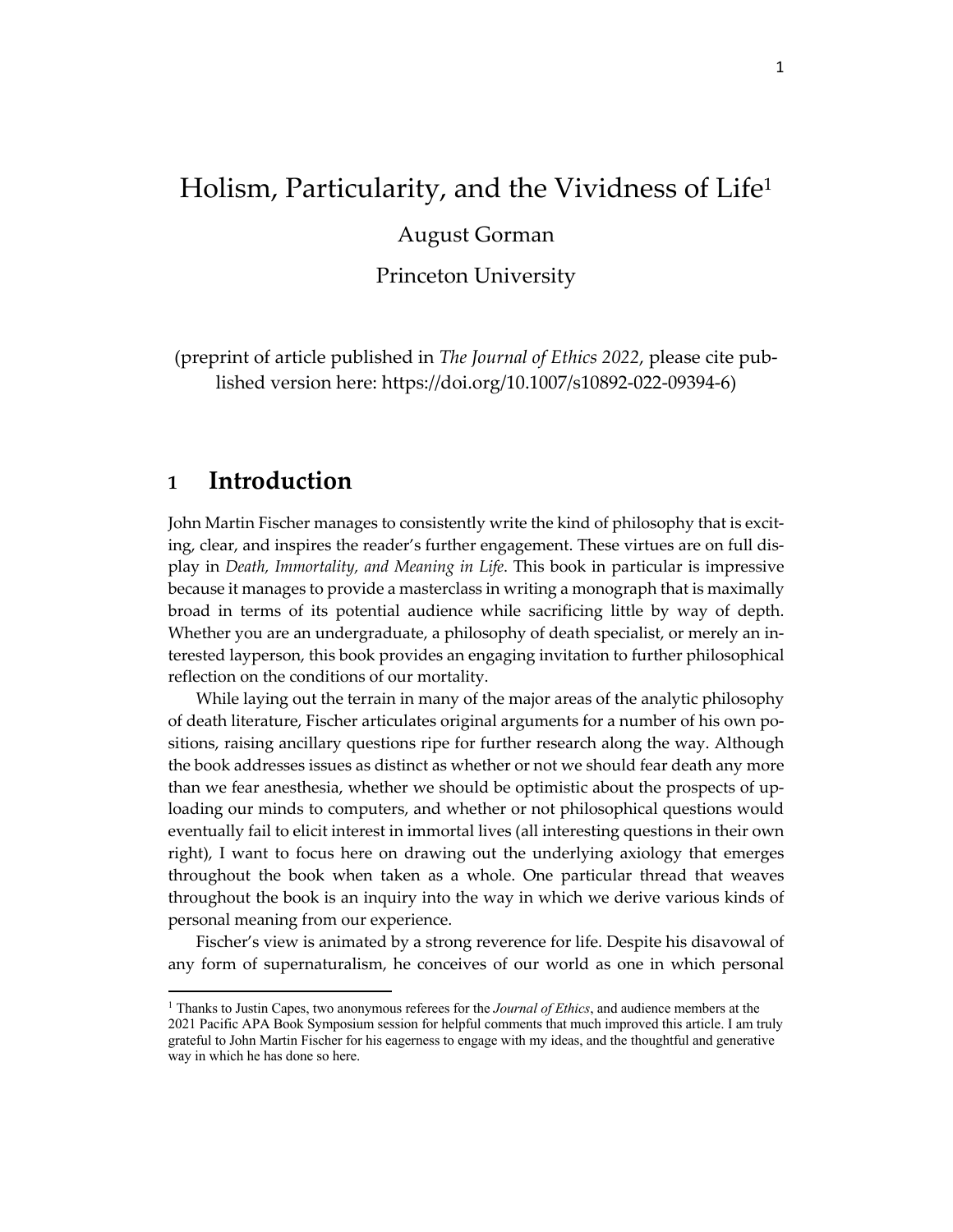meaning is no less profound or easy to come by. We live in a sort of non-reductive naturalist's heaven on earth, in which our individual experiences could provide us with sources of endless fascination, motivation, and value if only we could live forever to continue to enjoy them. This is a view that I find attractive in many ways, but I am less convinced that we can so easily have our cake and eat it too. As such, my aim in this article will be to test the limits of what I take to be Fischer's commitments and note where they potentially come into tension with each other.

In particular, I'll put pressure on three aspects of his overall view. First, I'll examine whether there might a tension between Fischer's taking meaningfulness in life to be holistic and his commitment to the view that immortal lives would be recognizably human. Next, I'll interrogate Fischer's claim that worries about boredom in immortal lives are predicated on the false view that our pursuits are compelling to us because we value them instrumentally. I'll try to show that this interpretation is incorrect and that it is Fischer who needs to hold a more controversial view of the value of our pursuits. Finally, I will argue that Fischer's seeming acknowledgment that what we get from an experience is sometimes ineffable should make him less skeptical that Near-Death Experiences give the people who undergo them some (defeasible) evidence of the supernatural.

# **2 Meaning Holism in Immortal Lives**

While the flavor of radical life extension currently popular among Silicon Valley futurists2 focuses on combatting the threat of dying of "natural causes," many of the meatiest conceptual issues concern the desirability of an even more radical kind of immortality—the kind in which one is wholly invulnerable to death and is aware of it. This is because questions about this kind of "true immortality" illuminate the role that the inevitability and/or possibility of death play in structuring our lives.

One of these questions concerns whether or not life without the possibility of death would even be recognizably human. Some think an awareness of death, as Fischer puts it, "'haunts' us, and makes life precious and our various projects urgent; the intense beauty of life, and its capacity for poignancy, stem from our sense of its finitude" (Fischer 2020: 105). Fischer thinks these worries are overblown. Even if limits of some kind are important for supporting a sense of urgency and poignancy, he wonders why in the absence of death there couldn't be plenty of other limits in life to adequately play those roles. The upshot for Fischer, is that immortal life does meet the recognizability condition. He writes, "no question about it: life would be *different*, if we were

<sup>2</sup> Fischer (2020: 87) interestingly traces this movement back to Francis Bacon, who proposed bizarre antiaging remedies such as wearing red long-johns.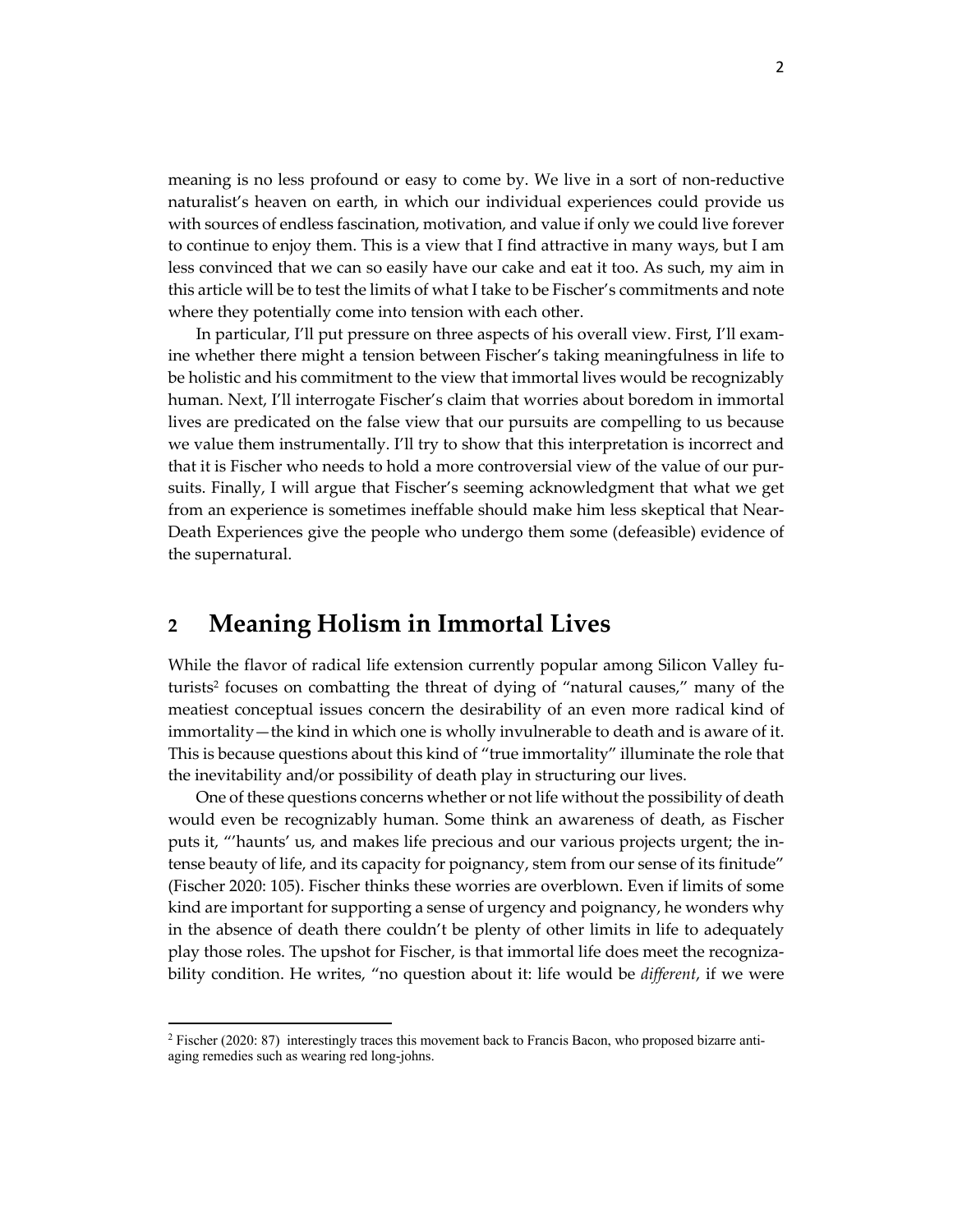immortal. But it doesn't follow that it would be *so* different as to make it unrecognizable as a human life" (Fischer 2020, 108).

Fischer here seems to concede the point that recognizability as a human life is a gradable or threshold notion. This seems right to me. What we desire when we desire body-bound immortality is more human life. So, if there were enough features of immortal life that were not recognizably human we should worry whether or not an immortal life should really be something we should desire since it might not be sufficiently human-like. One factor that might push immortal lives closer to being insufficiently human-like and thus less obviously desirable is the fact that meaningfulness in finite human lives seems to be at least partially holistic.

In Chapter 1, Fischer contends that a crucial part of meaning in life is writing the stories of our lives. I agree that at least for many of us, this kind of first-personal narrative coherence is a very important aspect of our lives. This is one way in which we can see that the value, for us, of any given moment of life might not be able to be captured in isolation, as we need to see clearly the role of that moment in a totalizing explanation, or "an understanding of the whole set of events through the lens of the ending" (Fischer 110). One helpful way of conceiving of this might be as Velleman (2012) describes it: an ending moves us from seeing a life as an open-ended abstraction to a fully specific concrete particular life. The value of our moments are in part a function of the holistic value of our lives. But, given true immortality, our lives would have no endings, so it is unclear whether or not there could even be a coherent whole-life totalizing perspective.

Fischer offers two responses that attempt to make the importance of narrative meaning holism for human lives consistent with the recognizability of immortal lives as recognizably human. First, he floats the possibility that endings are non-essential to narratives. Whatever the truth of that for narratives at large, I think that endings play a very important role in self-narratives as they impact at least one important aspect of practical reasoning. Consider the common advice given to undergraduates that, given the state of the market, they shouldn't go to grad school in philosophy unless they can't imagine doing anything else or else would really enjoy being able to spend 5-10 years reading and writing philosophy without a clear job path in front of them. Part of this advice is about making sure they land on their feet at the end and are able to keep a roof over their head, but even for students who are independently wealthy, this seems like reasonable advice. At least part of the idea, as I take it, is that life is short, so philosophy should really mean something to you if you are going to be spending at least 5-15% of your life studying it at a high level since it takes such a high level of commitment. But in an immortal life, it wouldn't really matter so much. When our less-than-enthusiastic immortal students would present us with their philosophy grad school aspirations, we might shrug and say, "sure I guess, as long as you have a plan to make sure you'll end up on your feet financially." If it's a disaster, its significance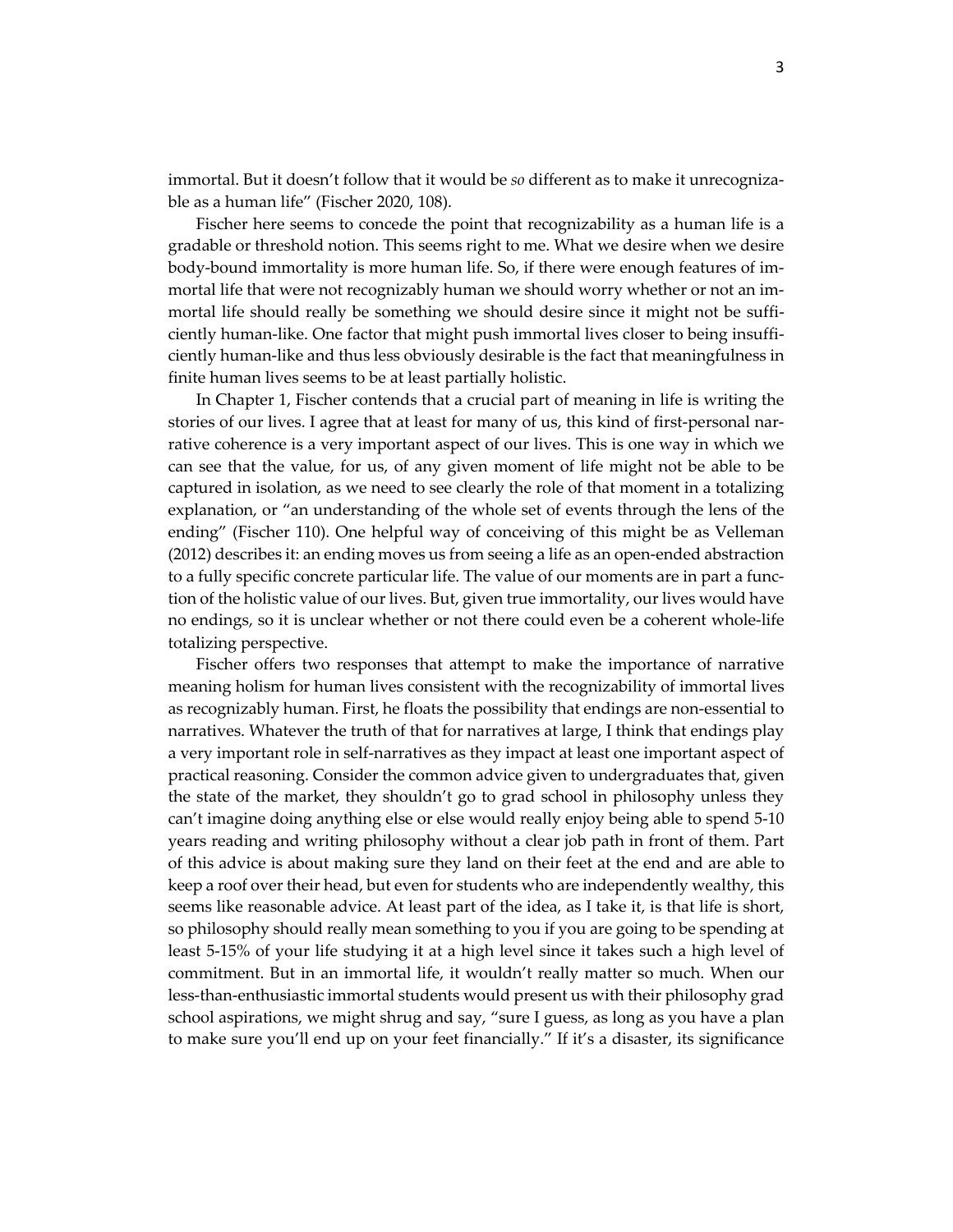for their larger life story will almost certainly fade over time. This certainly seems to me like a loss of both the urgency and poignancy of at least many of our choices.

Now some might respond: *well*, *so much for our ordinary practical reasoning! While this feature of immortal life might not be humanlike, it is even better: super-humanlike! Since it differs only in that it opens up more good possibilities and the chance to wash away our mistakes against the horizon of forever, there's no reason to find it any less desirable!* While there is admittedly something attractive about the opportunity to try out a wider variety of pursuits with less stress, I worry that without the constraint of death on our life stories we would be subject to significant difficulties with motivation. Imagine, if you will, the following conversation between two immortal lovers:

IMMORTAL LOVER 1: All I'm asking you to do is to commit to being with me for the rest of time.

IMMORTAL LOVER 2: I fully intend to commit to you, but I just don't understand why you're rushing me and I can't spend 2,000 years doing something else first.

IMMORTAL LOVER 1: Call me greedy if you want, or just head-over-heels in love, but I want as long of a period of time to spend with you as possible!

IMMORTAL LOVER 2: How many times do I have to tell you? Whether I commit to you now, one year from now, or 2,000 years from now, we will have the *exact same amount* of time to spend together:  $\aleph_0$  years!

IMMORTAL LOVER 1: I feel like every 2,000 years when I ask for your commitment you always say the same thing…

While it's easy to get the sense that Immortal Lover 2 is pulling one over on Immortal Lover 1, Immortal Lover 2 is, as far as I can see, correct. What reason *do* they have for committing now when they could spend the same amount of time together after waiting another 2,000 years?3 Similar motivational problems could arise even in simple cases, where, for example, you want to make enough money to spend twenty years in retirement on painting. In an immortal life, it doesn't matter how long it takes you to make the money, there will always be twenty years left to devote to painting, undercutting at least some part of what ordinarily motivates us. Perhaps we would adapt to reason quite differently in the scenario in which we all have true immortality, but I think it should be admitted that this kind of practical reasoning (especially about decisions to spend infinite amounts of time on something) would be *very strange* indeed, and quite foreign to the experience of human life as we currently know it.

<sup>&</sup>lt;sup>3</sup> One wrinkle here, which only serves to increase the foreignness of immortal reasoning, is that once the lovers do commit to one another for some finite amount of time it would be correct to say at any given time that they could have had the previous 2,000 years prior together as well, which they in some sense "missed out on." But once the fact that they will be together forever is brought into view, Immortal Lover 2 can make the case that the order does not matter since the years they "missed out on" make no difference to the total number of years they'll spend together.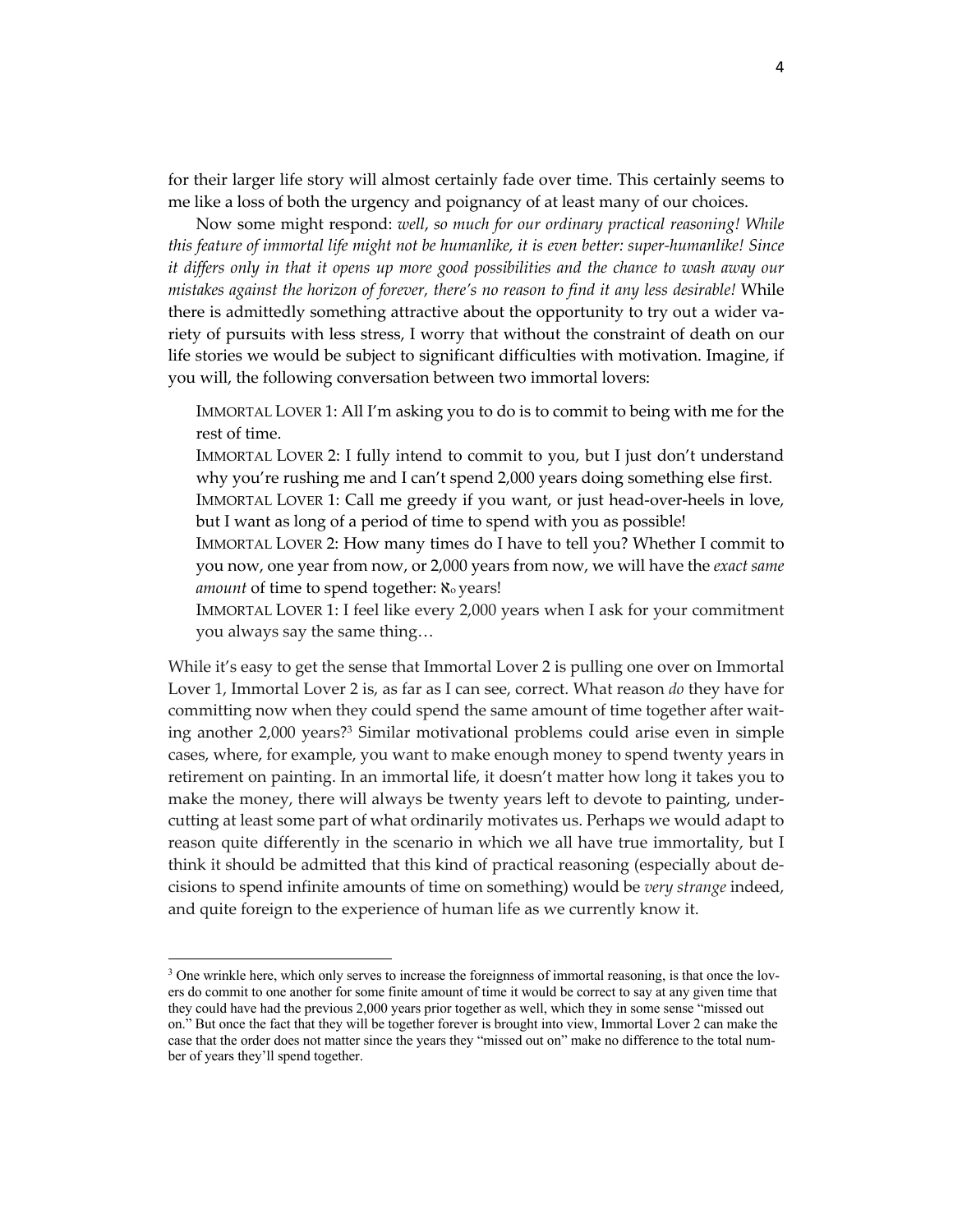Think back again to the advice given to aspiring grad students. Some might object that I am wrongly assuming there is some important expressive significance that comes from the *proportion* of one's life one plans to spend on a particular pursuit, when really the expressive significance comes from the *absolute* amount of time one spends on a pursuit. As we've seen, the expressive significance of spending an absolute amount of time on something gets very strange in the case of spending infinite amounts of time on life-projects. But at least in life-projects that are pursued over finite lengths of time this might be seen as a *prima facie* plausible hypothesis about expressive significance for one's life story.

I take it that an important part of writing the stories of our lives is aiming to end up with the kind of life that we would be most satisfied with, if we were to look back at the end of it all, and for many of us a relevant feature to our degree of satisfaction is the narrative that holds all of the events together. $4$  The problem in infinite lives, though, is that there would be no fixity of how significant a particular period of time or episode would be held to be in the grand scheme of one's life. At any time, you could decide last minute to take a two-hundred year project, zoom out your perspective on your life-narrative, and treat it as merely a footnote. The fact that nothing prevents you from doing this at any time you like keeps the significance of your pursuits forever malleable in a way that they are not in finite life. This seems to me to be *significantly* different from the way in which our finite self-narratives affect our choices.

This is not to say that there couldn't be *any* constraints on practical reasoning in immortal lives, as situational factors will often affect choices. After all, Immortal Lover 2 may be influenced in their choice of when to commit by the desire to kiss Immortal Lover 1 when her hair is reflecting the moonlight *just so—*an opportunity that may come about just once across the expanse of eternity. But insofar as our significant life choices are influenced by choices about the expressive meaning of the duration of our commitments, we ought to worry that immortality would threaten an important kind of exercise of autonomy, bringing along with it downstream effects on our everyday motivation.

Fischer offers a really intriguing second suggestion that might help respond to these sorts of worries I've posed, though. We could, he suggests, think of our immortal lives as corresponding to a *series* of novels with the same protagonist, thus imposing our own set of "endings" onto our lives (Fischer 2020: 110-111). Ben Mitchell-Yellin (2021: 134) has similarly argued recently that infinite lives might be best conceived of as soap-operas: episodic but indefinite. It does seem to me that this might be an important way to try to conceptualize our lives if we were immortal in order to be able

<sup>&</sup>lt;sup>4</sup> I take this to be independently plausible, but my view here of the relevance of self-narrative to practical reasoning is inspired by and meant to be compatible with a view of prudence that links what one ought to do with what would contribute the most to one's life overall, such as the view first articulated in (Bricker 1980). I provide a partial defense of this view in (Gorman 2021).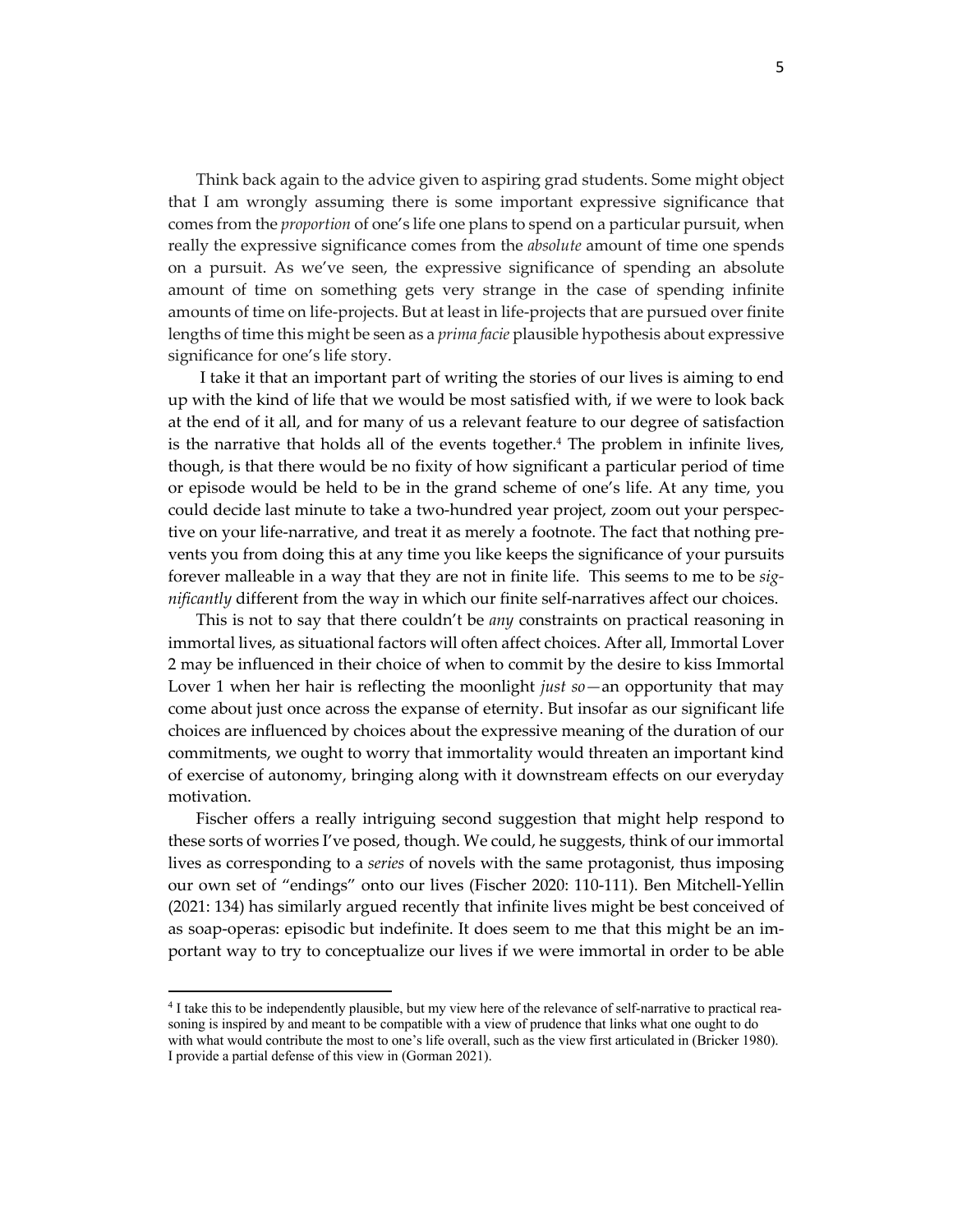to think. (This insight also helps remind us that even in our mortal lives many of our narratives are short-lived and come to their own natural endings; we cycle through seasons of emotional build-up and release that are satisfying even as chapters that could be reprinted absent of their greater context within our lives taken as a whole.) Nevertheless, I want to draw out a few features of just how different it would be if we were to attempt to replace our reasoning that *does* involve taking a totalizing view of our lives by artificially setting endings. Taken together, I think these considerations cast doubt on the degree to which making use of such endings contributes to living a life that is still recognizably human:

1. In mortal life the ending is uncertain, which inspires an extra sense of urgency. While "live each day as if it's your last" is not good advice when not counterbalanced by a consideration of the value of long-term planning, there does seem to be something to the idea. Imposing an artificial sense of an ending on your life can't get you this same sense of uncertainty.

2. Imposing a particular ending on yourself is at least somewhat arbitrary, such that it seems that while living out one of the narratives, the ending day would always be negotiable. Perhaps the value of endings could play some role in getting you to commit to treating a particular day as the ending. That said, it's not clear that the pragmatic value of having these kinds of commitments to treating certain days as endings could serve to ensure actual commitment to treating a particular day as an ending. Even Michael Bratman, a leading proponent of the importance of commitment in normal agential functioning holds that agents are able to override or change their commitments when they are not satisfied with them (Bratman 1996).

3. This entire process of conceptualizing one's life in terms of a series of novels with endings would require a significantly higher degree of meta-cognition than the process by which we implicitly shape our mortal lives in response to narrative considerations. We are able to reflect on our mortal lives from the perspective of thinking about self-narratives and aiming towards fitting endings, but it would be quite a different thing to have to reflect and intentionally introduce these elements of conceptual framing in order to reap the same benefits.

4. Without social coordination, people would choose different ending points for their stories from one another which could present a number of practical conflicts. Relatedly, in mortal life there are shared social meanings already at hand for life stories, but in an immortal life the shape that the chosen beginnings and ends of each life "novel" give to the series would have to be explicitly declared or explained without imposed social cohesion.

I don't want to deny that it's quite possible that ingenious cultural solutions would arise in an immortal society to meet these practical challenges; I am not a full-blown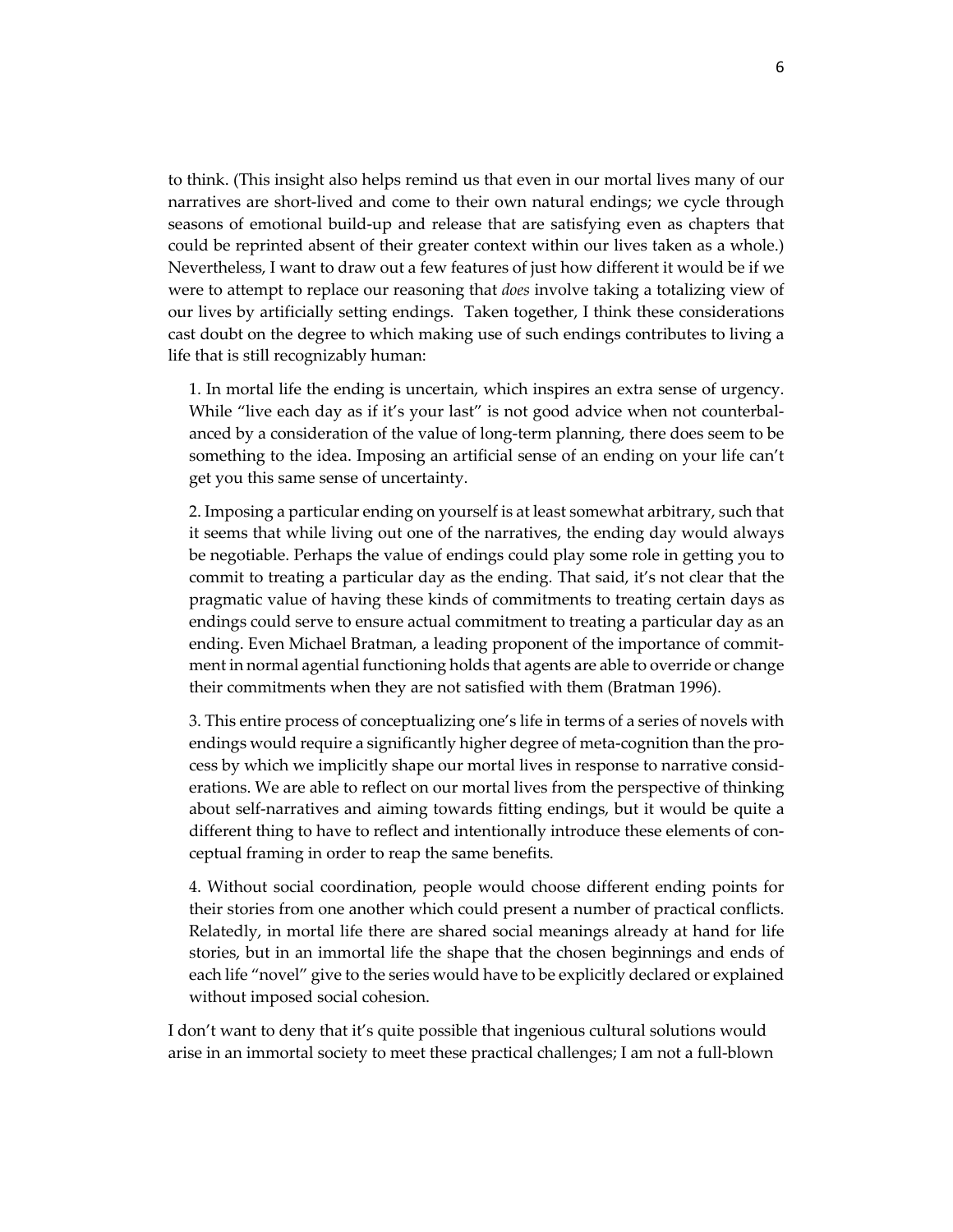Immortality Curmudgeon and I retain some sense of hope that an immortal life could be desirable for people with specific sorts of constitutions in certain ideal circumstances (Gorman 2019/ 2020). But I think that either Fischer's optimism that life would still be recognizably human in all the ways that really matter ought to be significantly tempered, or else we have to concede the relevance of meaning holism for the humanness of life.

### **3 Boredom and the Particularity of Experience**

After attempting to establish the relative humanness of the life of the true immortal, Fischer turns his attention to the more traditional debate, sparked by Bernard Williams, about whether or not immortal life would eventually invariably become intolerably *boring*. Williams' argument has been a source of much discussion in part, because it promises to offer a salve to our despair over the fact of our own mortality. (See Williams (1973) for the initial presentation of the argument. See Gorman (2016) for a canvassing of contemporary interpretations of the argument.) If Williams is right, then even when our deaths are tragic, the fact that we must die at some point is a blessing in disguise since we avoid having to continue living after we have exhausted all there is for us to live for.

Fischer has long expressed significant skepticism about this position, challenging Williams-inspired Immortality Curmudgeons to articulate just what would be so different about living forever that would differentiate it from our normal mortal lives in which we are sometimes bored but find new things to do, re-engage old interests, find continued pleasure in repeated pleasurable experiences, and seemingly manage to continue on just fine.

Here Fischer takes a new angle on criticizing the Curmudgeon position, accusing the Curmudgeon of misunderstanding the process of obtaining value from our experiences. The Curmudgeon mistakenly thinks both that the value is such that obtaining it is tantamount to extracting it, and that we are only interested in pursuing value that is suitably distinct from the value we have already extracted from other experiences. In previous work Fischer has made a case for living for the existence of pure bodily pleasures which needn't be as lofty as the life projects Curmudgeons worry would get exhausted in immortal life (Fischer 1994: Fischer and Mitchell-Yellin 2014). Everything he says here is compatible with that view. But the argument he puts forward in this book seems to me to be interestingly different since he now accuses the Curmudgeons of being overly *reductionistic* about the value of certain projects and pursuits.

The crux here is a disagreement between Fischer and Shelly Kagan. Kagan writes of his immortal self, "I've seen thousands, millions, billions of incredible works of art. I've gotten what there is to get of them. Isn't there anything new? And the problem is that there isn't" (Kagan 2012: 243/ Fischer 2020: 127). Fischer finds Kagan's reaction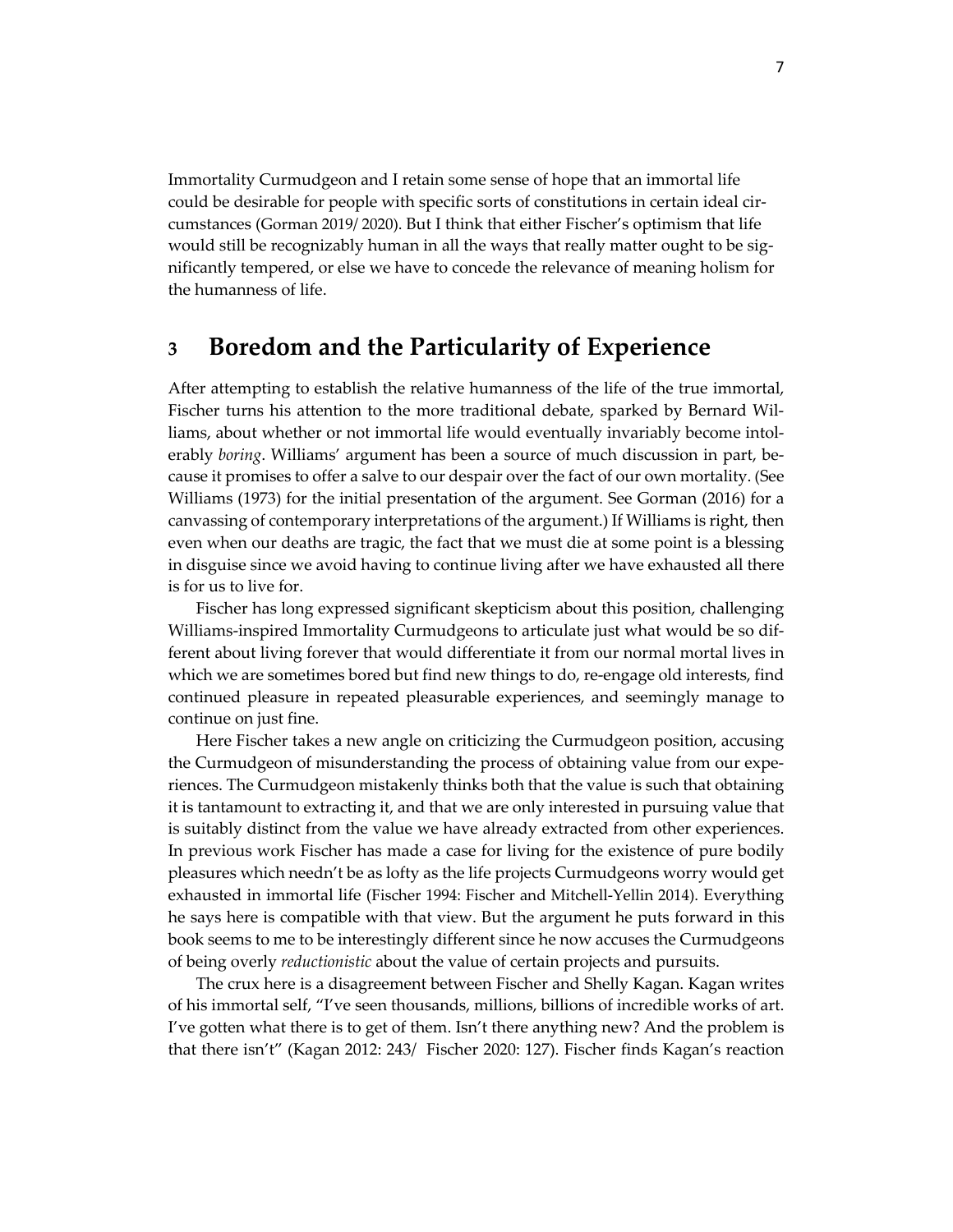here hard to understand, and implies that this is an overly-reductive way of understanding the experience of appreciating art. "Getting all there is to have gotten out of" something might make sense when talking about something instrumentally valuable, like, say, an SAT prep book. But Fischer claims that it is the wrong way to think about pursuits where "the experience *itself* can be valuable and compelling" like appreciating art, doing high-level math or philosophy, pursuing friendship or love, or having sex (Fischer 2020: 128-129). There is no reason to think, Fischer says, that any of these sorts of activities (if suitably integrated into a balanced life without too much of any one kind of activity) couldn't provide a reliably repeatable source of value in an immortal life. Although he doesn't develop the point here, Fischer might also hold that there are, in theory, an infinite number of experiences a person could have that share this quality of being both valuable and compelling in and of themselves.<sup>5</sup>

Let's return to Kagan's art appreciation example. The first question we might ask is why Kagan thinks you can't just go see the same works of art again. Fischer's diagnosis is that Kagan thinks of the experience of a work of art as merely instrumentally valuable, perhaps providing some sort of information or insight (Fischer 2020: 128). I think Fischer is wrong that the intrinsic/instrumental distinction is the right way to think about this dispute. It might be that someone "gets what there is to get out of" an experience that is intrinsically valuable. For example, I value certain childhood relationships and experiences I had. I value them in part for instrumental reasons—because of the lessons they taught me—but I also just intrinsically value those experiences. Nevertheless, it's also true that I've already gotten what there is to get out of them for me; I wouldn't want to live forever repeating them.

My suspicion is that Fischer is actually implicitly committed to something more controversial about the nature of the value of experience. He wants to claim that the experience of appreciating a work of art could be not only valuable but *compelling*, in theory, in a non-extractable, non-exhaustible way. Since appreciating art arguably involves taking an *interest* in the art and not just passively experiencing the pleasure of swirls of color, this seems to imply that if you were in the right mindset and circumstances, experiencing a particular work of art could provide you with an infinite source of interest. And this source of interest, as we've seen, would have to be such that it's not possible for you to (wholly) articulate it in terms of insights gleaned. What might this look like? Perhaps the value is in the particularity of the experience.

Fischer's comments about friendship and love support this reading as well. He says that friendship and love are full of "magic" and "mystery" and have "irreducible

<sup>5</sup> Note that Kagan has worried about, but not established that for a given individual there are only a finite number of factors or combinations that are capable of "engaging them afresh." Kagan could be wrong about this while being right that these qualities of art appreciation are individually exhaustible. This is a different point than the one about reliably repeatable engagement with the same qualities multiple times. These assumptions about whether the different possibilities that exist for experience are infinite are difficult to argue for or against and, perhaps, partially explain the stalemate in this debate.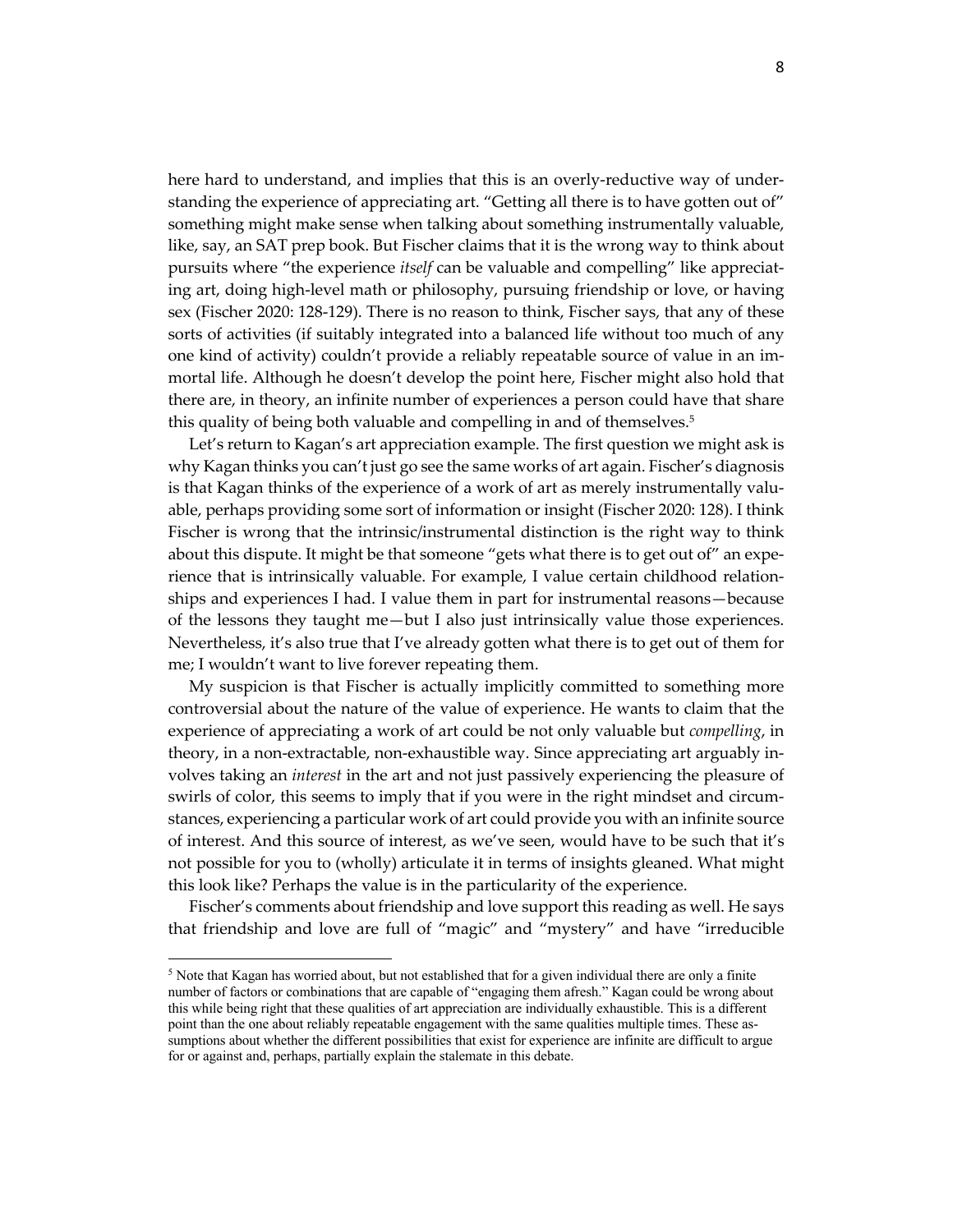experiential features" (Fischer 2020: 129). He takes issue with the idea that someone might take what we might call a "Gotta Catch 'Em All" attitude towards friendship, seeing your pursuit as consistent with checking off a list all of the interestingly different kinds of friends there are to have. $6$  The value of a particular relationship with a particular person is often thought to be the most compelling example of value that is in this sense, particularist—we like people not just because of the good qualities they possess but because we like the fact that everything about them is just so. The experiences that Fischer thinks would sustain us in an immortal life might be related to the kinds of experiences that Fischer, in Chapter 1, tells us lend life its "rich texture." In Chapter 1, Fischer writes that zooming out too far in our perspective on life "makes it impossible to see the rich texture of our lives, including its *particularity.*" He quotes the following passage from Kate Bowler:

…there is nothing generic about human life….There is no life *in general*. Each day has been a collection of trivial details—little intimacies and jokes and screw-ups and realizations. My problems can't be solved by…formulas…God may be universal, but I am not. I am Toban's wife and Zach's mom and Karen and Gerry's daughter. I am here now, bolted in time and place, to the busy sounds of a blond boy in dinosaur pajamas crashing into every piece of furniture (Bowler 2018: 124- 145/ Fischer 2020: 19).

Notice here the role that pointing to particular relationships plays in expressing the value of the particularity of the experience of the moment.

I suspect that particularism about the value of experiences is also at the crux of the fact that Fischer and Kagan disagree about whether or not there will always be more art available to appreciate that will provide for suitably distinct experiences from the experiences of appreciating all the previous works of art. Consider a teacher who gives her beginning photography students a list of kinds of photographs to take over the course of the semester: a photograph that captures motion, a close-up photograph with a macro lens, a photograph from an unusual perspective, a photograph without color, a candid photograph of a person, etc. For Kagan, there is a list like this that describes ways art can be, and what is valuable about art are these aspects, or perhaps there is value in many different combinations of aspects. The list of aspects is *very* long, but there is a list and it is finite. The possibilities for the combination of different aspects is *exceedingly* long, but still within the realm of finitary combinatorics. These aspects needn't be valuable only because the produce some sort of cognitive by-products but might be valuable because they produce a certain *kind* of experience.7

<sup>6</sup> Lest this reference be lost to the sands of time, "Gotta Catch 'Em All" is the tagline and theme-song for the 1995 media franchise Pokémon.

<sup>7</sup> Since art appreciation surely *involves* the "eye of the beholder" even if not fully contained within it, we might look also towards possible differences in us as perceivers over time that can have a bearing on how we come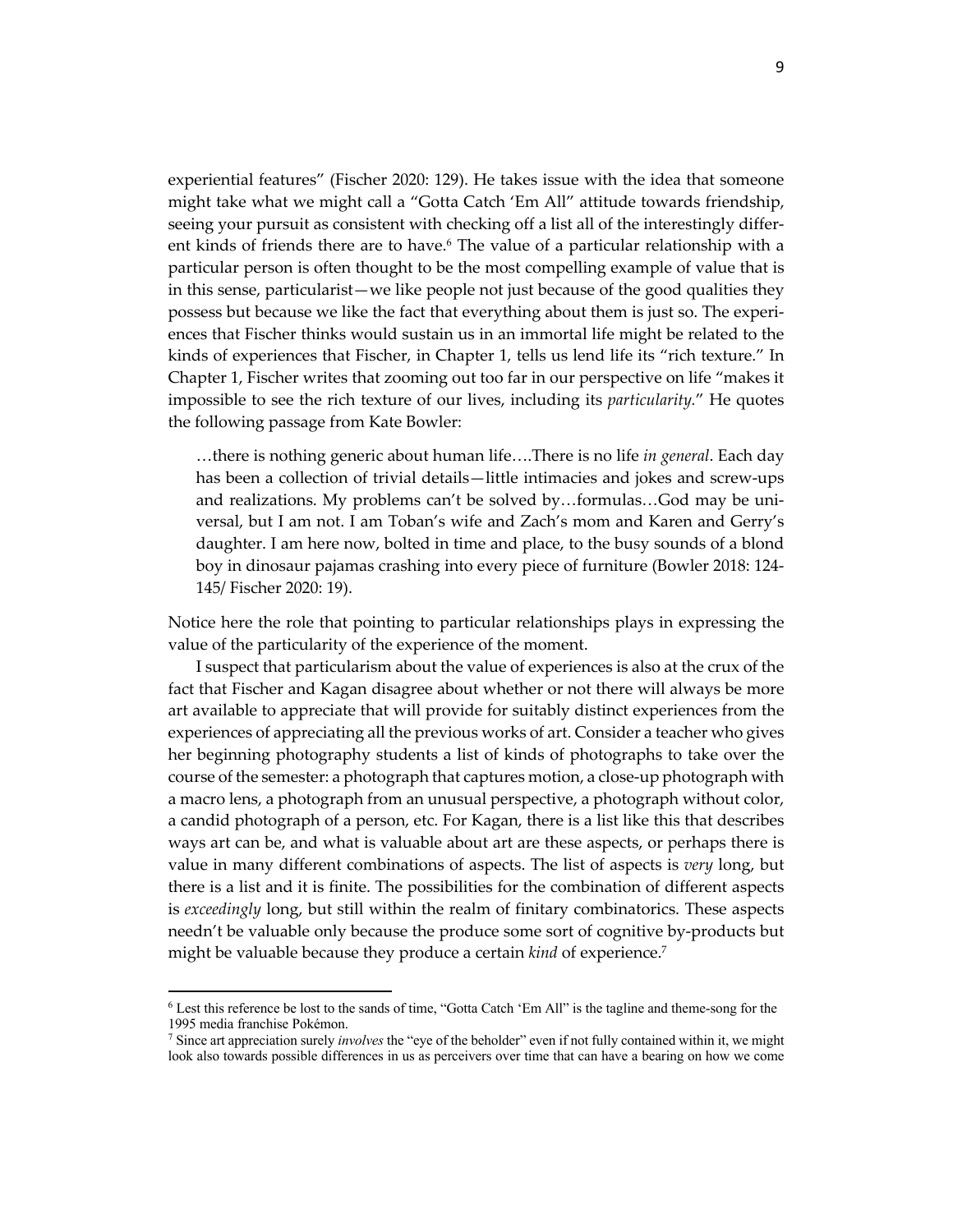If I'm right about how Fischer is thinking about the value of experience, I would predict that he, unlike Kagan, would think that you cannot, even in theory, predict ahead of time any rules about which photographs will end up being especially valuable to you off of the combination of aspects they will embody. As long as there is an infinite number of photographs that could exist, there could always be interestingly new works of photography to appreciate. This is because the value of each photograph is *particular* and not composed of the value of its aspects. As a way to test this theory, I'd be curious to ask both Fischer and Shelly Kagan whether or not they think there could ever be a programmable algorithm that could predict with 100% accuracy whether or not someone would like a photograph before they ever see it. I would expect Fischer to say "no" and Kagan to say "yes."

This kind of particularism is a position well-worth exploring, but I do think that it requires argument. If I am off the mark here, I would challenge Fischer to further explain why he thinks it would be reductionistic to think that many intrinsically valuable experiences are exhaustible and that we would get intolerably bored after running through a list, billions long, of interestingly different kinds of art to appreciate or friendships to pursue.

# **4 Vividness and Supernaturalism**

Finally, I want to turn from the properties of experience that sustain our interest and give our lives meaning, to their *epistemic* value. In particular, in this section my focus will be on the epistemic value of so-called Near-Death Experiences, in which a person having a life-jeopardizing medical event loses consciousness, and reports a fantastical experience of some sort. Prototypically, the person sees a tunnel and is guided to a light at the end of it by her deceased loved ones, watches her body being operated on from above, and then feels like she is returning into her body. Over the course of several chapters of *Death, Immortality, and Meaning in Life*, Fischer builds the case that the arguments presented in popular books that aim to show that some Near-Death Experience of this kind or another can provide us with irrefutable proof of the existence of a supernatural realm fall short. While few philosophers would find much to disagree with here, what might be more controversial is the naturalism-friendly alternative explanation of the profound effect of these experiences that Fischer offers (see also,

to perceive the work of art such that it is not so easy to get all that there is to get out of a particular experience. For discussion, see (Fischer and Mitchell-Yellin 2014). Kagan, perhaps, might think we could make a long but finite list of any such effects that would have a relevant and significant effect on our appreciation for a certain work of art. This would mean that revisiting old works of could be a worthwhile pursuit for a longer period of time before one would run into the limits of its value. It's conceptually possible that there are *infinite* qualities of a perceiver that can combine with finite combinable aspects of artworks such that engaging with art is repeatably worthwhile infinitely on the basis of this variation alone, but this would be a somewhat surprising conclusion.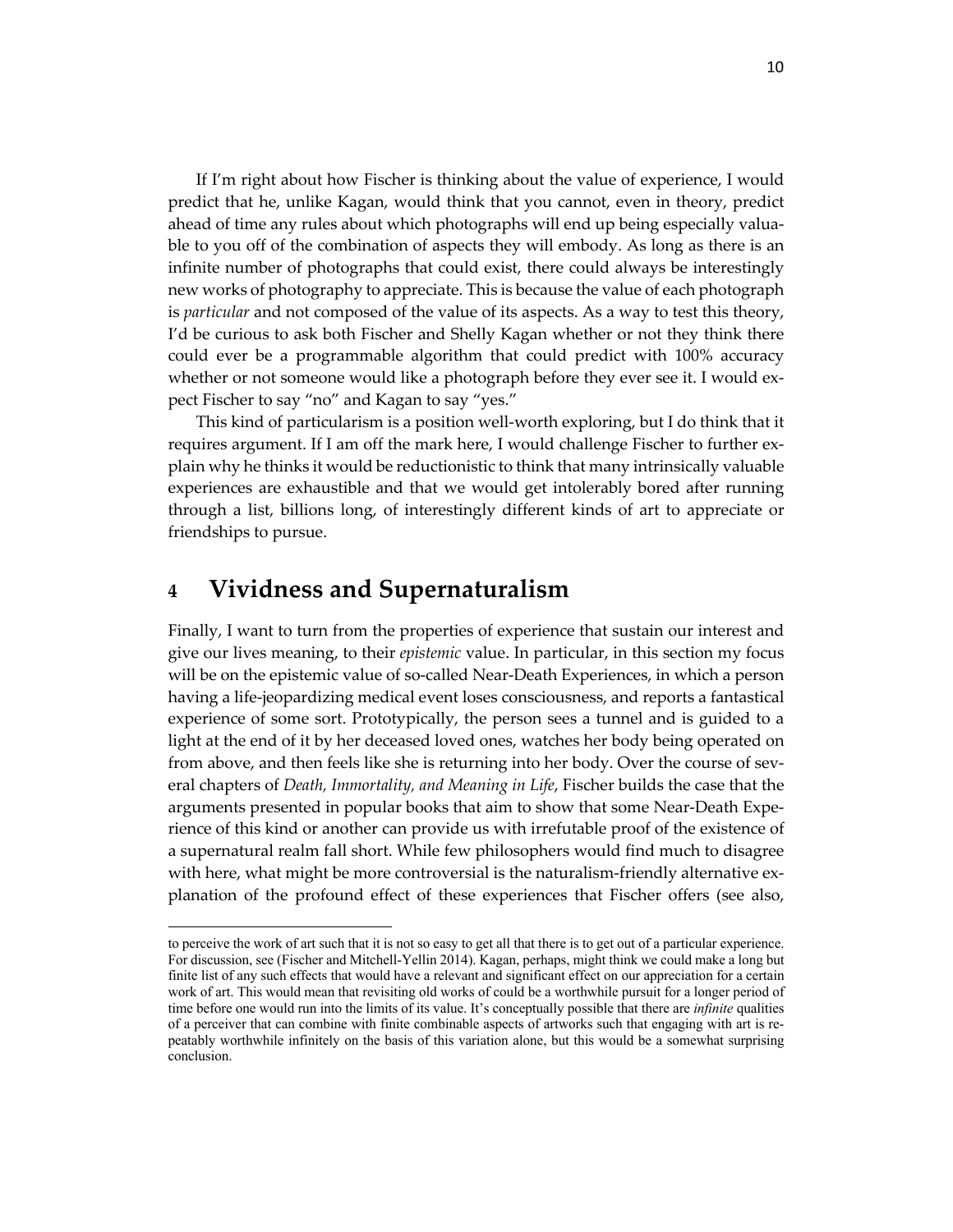Fischer and Mitchell-Yellin 2016). Fischer diagnoses that authors of these popular books tend to equivocate between using the word "real" to mean that their experiences really happened to them and using it to mean that the contents of their experiences were veridical, because they get caught up in responding understandably forcefully to people who make them feel crazy by saying that their experiences weren't real. As Fischer wants to emphasize, it is entirely possible that authors like neurosurgeon Eben Alexander's *experience*really did happen, and in many cases these experiences inspired real change for the person that shouldn't be trivialized.

As much as I agree with the general thrust of Fischer's arguments in these chapters and appreciate the newfound clarity they might offer someone wading into the Near-Death Experiences literature, I want to point out a couple of places in which I think Fischer might overstate the argumentative conclusions he is warranted in making, given both the concessions he makes to people who find these experiences meaningful and the value he places on direct experience elsewhere in the book. Fischer takes the position that there is really no good reason to think that having a Near-Death Experience is evidence of the supernatural. I want to at least explore the view that while it is true that the arguments that people who experience Near-Death Experiences make shouldn't convince others that there is a supernatural realm, they might provide some weak defeasible reasons to believe in the supernatural for the people who directly experience them. I am, at least, less sure that Fischer has provided an argument against those kinds of Near-Death religious converts that he can square with his other commitments.

To see what I mean, imagine someone who goes through a Near-Death Experience of the prototypical kind who believes that her experience was veridical, and it sparks a newfound belief for her in a supernatural realm. But unlike how Fischer imagines his interlocutors who have undergone Near-Death Experiences, her belief in the supernatural does not come about because she thinks that a supernatural realm is the best explanation of how a person situated as she was could have come to have the experiences of seeing a tunnel, being guided to a light, etc. Instead, it is the fact that her concurrent awareness of what her experiences were like indicated to her that there was something special about them that gave her reason to believe they were supernatural. This might sound somewhat obscure, but consider the felt experiential aspects of conscious wakeful experience that most of us rely on to tell us that we're not dreaming. Let's call this "vividness," although perhaps it really has something more to do with a greater degree of awareness or coherence. Perhaps the difference between the kind of consciousness experienced in the Near-Death Experiences and regular waking consciousness can be put in analogy with the difference between regular waking consciousness and dreaming experience.

I'm not sure if that's what these experiences are like, as I've never had one myself, but I do wonder if something like that might be what Eben Alexander really means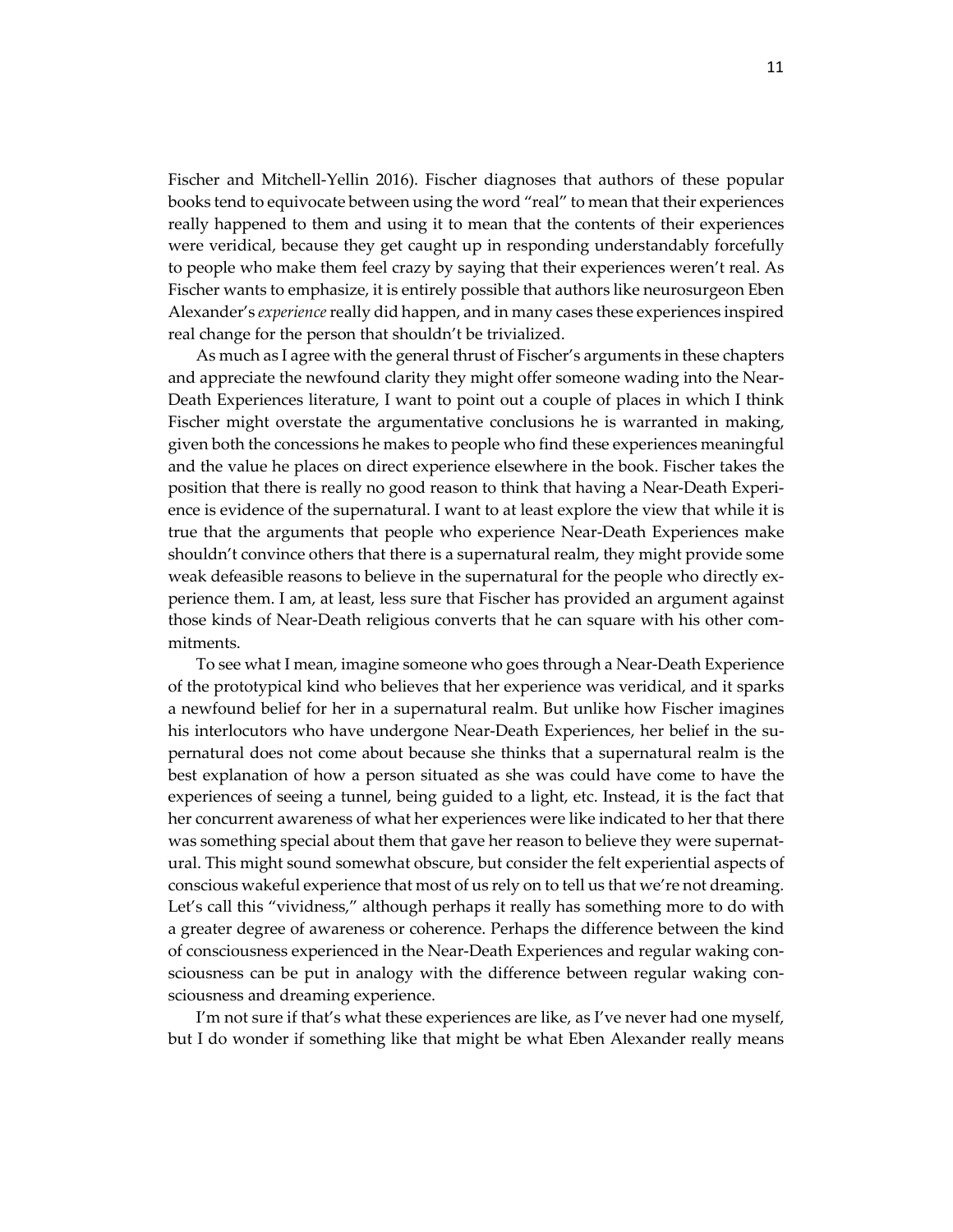when he repeatedly refers to his experience as "ultra-real" (Fischer 2020: 148). Fischer also cites some reports that indicate that there is frequently supernormal vision associated with Near-Death Experiences (Fischer 2020: 161). If people are really able to, for example, see colors that humans aren't ordinarily able to see during these experiences, this seems pretty similar to some of the tests people think give them evidence that they're awake rather than dreaming—for example, some people claim that they can tell they're not dreaming because they have the extra mental capacity to read a book, which they cannot do in their dreams. Heightened mental and sensory capacities, as well as a metacognitive sense that we could utilize such capacities if we wanted to are part of what seem to suggest to people that they're in a more "real" state of consciousness. Just as being awake is considered to be more real than dreaming, perhaps those who convert after a Near-Death Experience use the language of the supernatural to describe the fact that they believe they have experienced something different in kind and more real than ordinary wakeful consciousness, and thus, certainly more real than dreaming.

If something like that is right, I'm not so sure that Fischer has provided an argument that the people who have these experiences shouldn't take them seriously as some evidence of supernaturalism, even if it's not shareable in the form of an argument they can give others for the existence of supernaturalism. Fischer argues that the vividness of Near-Death Experiences doesn't support a non-physicalist interpretation of them (Fischer 2020: 160-162). He argues that dreams, hallucinations, and virtual reality can be especially "vivid" but that doesn't warrant reaching for a non-physicalist interpretation. But I worry that Fischer misunderstands the kind of vividness experienced in Near-Death Experiences. It's not just eating extra-juicy apples or seeing sunsets that are extra beautiful, it's the experience of what it's like to be (for lack of a better term) 'conscious' as an experiencing agent that seems to somehow be described as different in kind.

Now, I don't want to overstate my criticism here. Arguably, there are better ways of telling that you are not dreaming than by reflecting on the nature of what the experience of being conscious in the present moment is like—perhaps there is some knockdown argument in the literature against dreaming skepticism. (See Windt [2019] for an overview of dreaming skepticism in epistemology). But for most people the ongoing felt qualities of the experience of being awake rather than dreaming seem to suffice as some sort of assurance. At the very least, even if someone presented you with some argument that aimed to prove that, contrary to what you believe, you were dreaming right now, the experiential qualities of your experience that are indicating to you that you are not, even if you can't quite articulate them, would be reasonable to take into consideration. I can see why people who have Near-Death Experiences would be averse to hearing that they have no good reasons to believe that they aren't something much more akin to dreams. Given that they are experienced as being more real than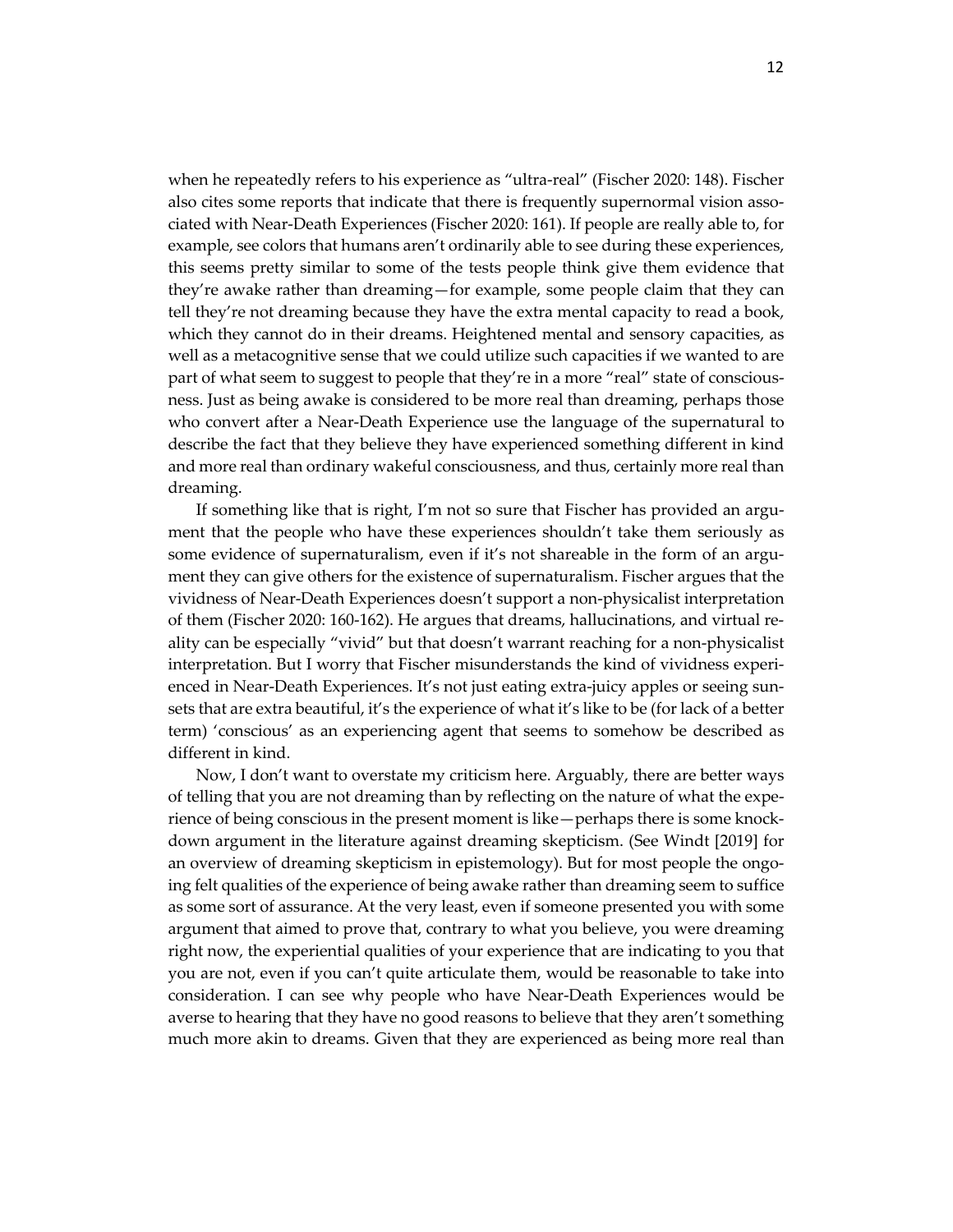ordinary reality and they occur when one is near death, is it really *that* unreasonable to think that a good explanation is that there is some realm after death?

Fischer thinks it is unreasonable. While, as he notes, there is no adequate neurophysiological explanation of Near-Death Experiences, we should have faith that such an explanation will be developed in the future since neurophysiology is in its infancy. As he puts it,

It is totally unreasonable to give up on a physical explanation of the brain processes that underlie NDEs just because we don't have one *now*. It is better to bet on science in this matter. What is more sensible: to believe that eventually science will generate an adequate understanding of the neurophysiology underlying NDEs, or that the mind is nonphysical and grasps facts about the physical and supernatural realms via nonphysical means (Fischer 2020: 154)?

Of course I see the appeal of the naturalistic project and the hope of being able to get everything to fit within its paradigm, but I think Fischer's faith in science here might be a bit inflated. Even if we were able to identify some physical processes, there would remain a question of whether or not they provide the whole story, as it were. Fischer mentions the astonishing likeness to the NDE experience that some people have while under the influence of hallucinogenic drugs like LSD, which seems to suggest that the most we might say about these kinds of experiences is that they are the result of odd (physical) things happening to the brain. But, as he acknowledges, despite the fact that the cause of the LSD-induced experience is indisputably physical, this is not yet an argument that the richness of such experiences will be wholly describable in physical terms, as countless faiths have seen such drugs as tools for better attuning oneself to perceptions of the supernatural realm.

Rather than entertain the possibility that these perceptions are veridical, Fischer seems to think that a better explanation is that future neuropsychological findings will tell the whole story, as it were, but that there is also an important affective mode of appreciating these same non-supernatural experiences. In order to vindicate the idea that Near-Death Experiences can be genuinely profound in a distinctive way, Fischer points towards the nature of the aesthetic realm. This is intriguing, since particular experiences of beauty are just the sorts of things that have historically pushed people away from the idea that we can get a scientific picture of reality that fully captures everything.<sup>8</sup> Fischer, instead, wants to say that the profundity of a Near-Death Experience comes from an emotional way of understanding a physically-describable experience. As he puts it,

<sup>8</sup> Why think this? One reason might be the fact that the scientific picture of reality is arguably meant to show how everything is governed by lawlike processes. But ordinary aesthetic thought gives us good reasons to embrace both that aesthetic properties are anomalous (that is, there don't seem to be laws governing the correctness of aesthetic judgments), mind-independent, and supervene on nonaesthetic properties. See (Zangwill 2019) for discussion of this suite of unusual features that aesthetic properties seem to have.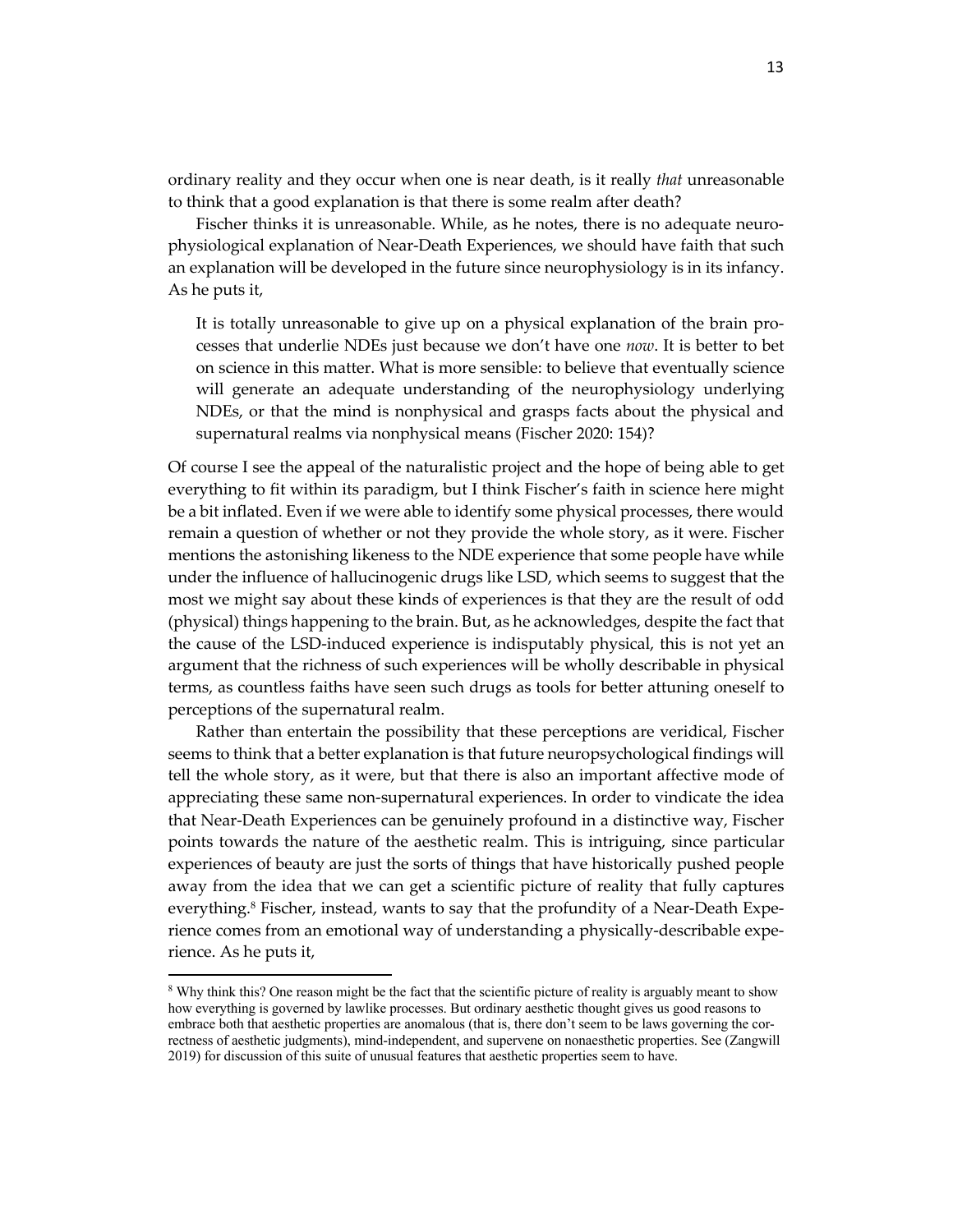It is important that my claim is *not* simply that NDEs help us to see the point about solidarity and love. They do not just issue in a new piece of information. Rather, the stories they tell give us an *emotional* understanding of this point. They get us to see it via a story, and thus we do not just have cognitive understanding, but an affective grasp of the insight. It is a deeper kind of understanding, one that combines intellectual with the emotional—explanation and storytelling (Fischer 2020: 180).

I would be curious to hear more about how Fischer wants to square this picture of needing an affective mode of understanding to appreciate the profundity of an experience with his non-reductive naturalistic project. In particular, how should we think about the fact that the affective mode seems to respond to the *particular* while the scientific mode is able to describe generalizable truths? Are the very same properties of experience being described in two different ways, or are there different qualities of the very same experience which have different fineness of grain?

If people who experience Near-Death Experiences really do have a deeper kind of understanding of their experiences than neuropsychologists could, why couldn't their experience provide some defeasible epistemic insight into the nature of what's going on? If I am right about the fact that elsewhere in the book Fischer endorses the view that the particular and ineffable can provide meaningfulness value which can't be easily shared with others, why couldn't the particular and ineffable also provide *epistemic* value which can't easily be shared others?

#### **5 Conclusion**

I have argued that we ought to temper our enthusiasm towards Fischer's vision of immortal life, and, at least for the time being, remain cautious towards the prospect of drinking an elixir of eternal life on Earth. For one thing, there is a fundamental tension between the plausible view that meaningfulness in life is holistic and the prospect that lives that lack genuine endings would be fundamentally human-like. Additionally, boredom remains a real threat for immortal lives, even if many of our experiences are intrinsically valuable.

Furthermore, a naturalistic reinterpretation of Near-Death Experiences might leave us with more questions than it answers. *If* people who experience Near-Death Experiences experience something different from waking life in analogy to the way that waking life feels different from dreaming, it might not be unreasonable for them to take themselves to have first-personal (defeasible) evidence of the supernatural.

In the final chapter of the book, (fittingly and humorously titled "The Final Chapter"), Fischer worries that the middle-ground paths he takes throughout the book might "seem like a bowl of mushy metaphysical oatmeal" (Fischer 2020: 188). But, he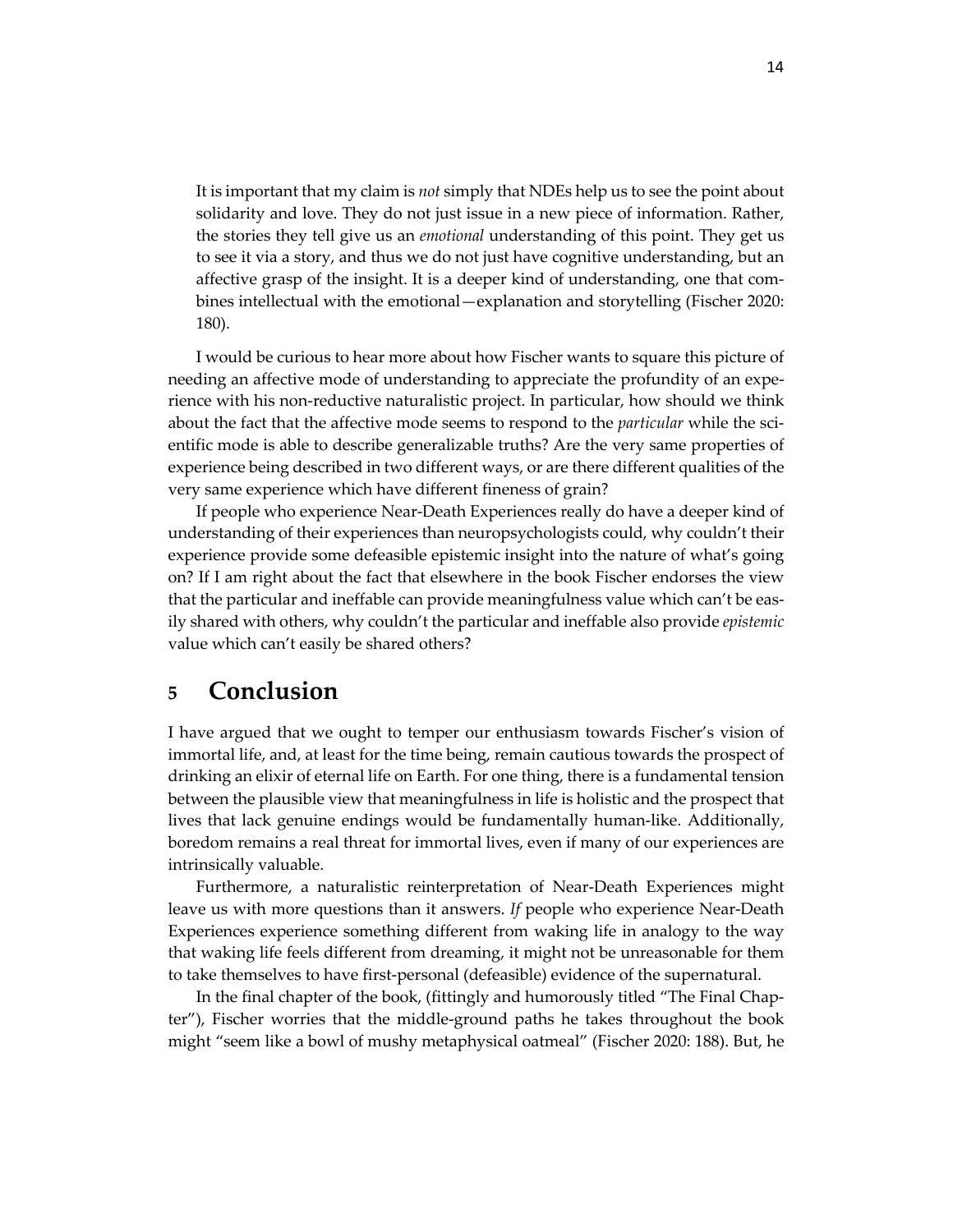tells us, there is often wisdom in the Middle Way, and he hopes that his attempt to find it will "crystallize the wisdom of opposing sides without the excess baggage of each" (Fischer 2020: 188). It is these attributes of Fischer's picture that make it so compelling, and worth pursuing. At the end of the day, though, it seems as though the world that naturalism describes might be one that most of us should only want to live in for a limited time, and naturalist conceptions of our world stop short of being able to explain particular experiential contact with the sublime. If we want to seek heaven, we might still need to look upwards.

#### **References**

Alexander, Eben. 2012. *Proof of heaven: A neurosurgeon's journey into the afterlife.* New York: Simon and Schuster.

Bowler, Kate. 2008. *Everything happens for a reason and other lies I have loved.* New York: Random House.

Bratman, Michael. 1996. Identification, decision, and treating as a reason. *Philosophical Topics* 24(2): 1-18.

Bricker, Phillip. 1980. Prudence. *Journal of Philosophy* 77 (7): 381-401.

Fischer, John Martin. 2020. *Death, immortality, and meaning in life*. New York: Oxford University Press.

Fischer, John Martin. 1994. Why immortality is not so bad. *International Journal of Philosophical Studies* 2(2): 257-270.

Fischer, John and Mitchell-Yellin, Benjamin. 2016. *Near-Death Experiences: Understanding visions of the afterlife.* New York: Oxford University Press.

Fischer, John Martin & Mitchell-Yellin, Benjamin. 2014. Immortality and boredom. *The Journal of Ethics* 18(4): 353-372.